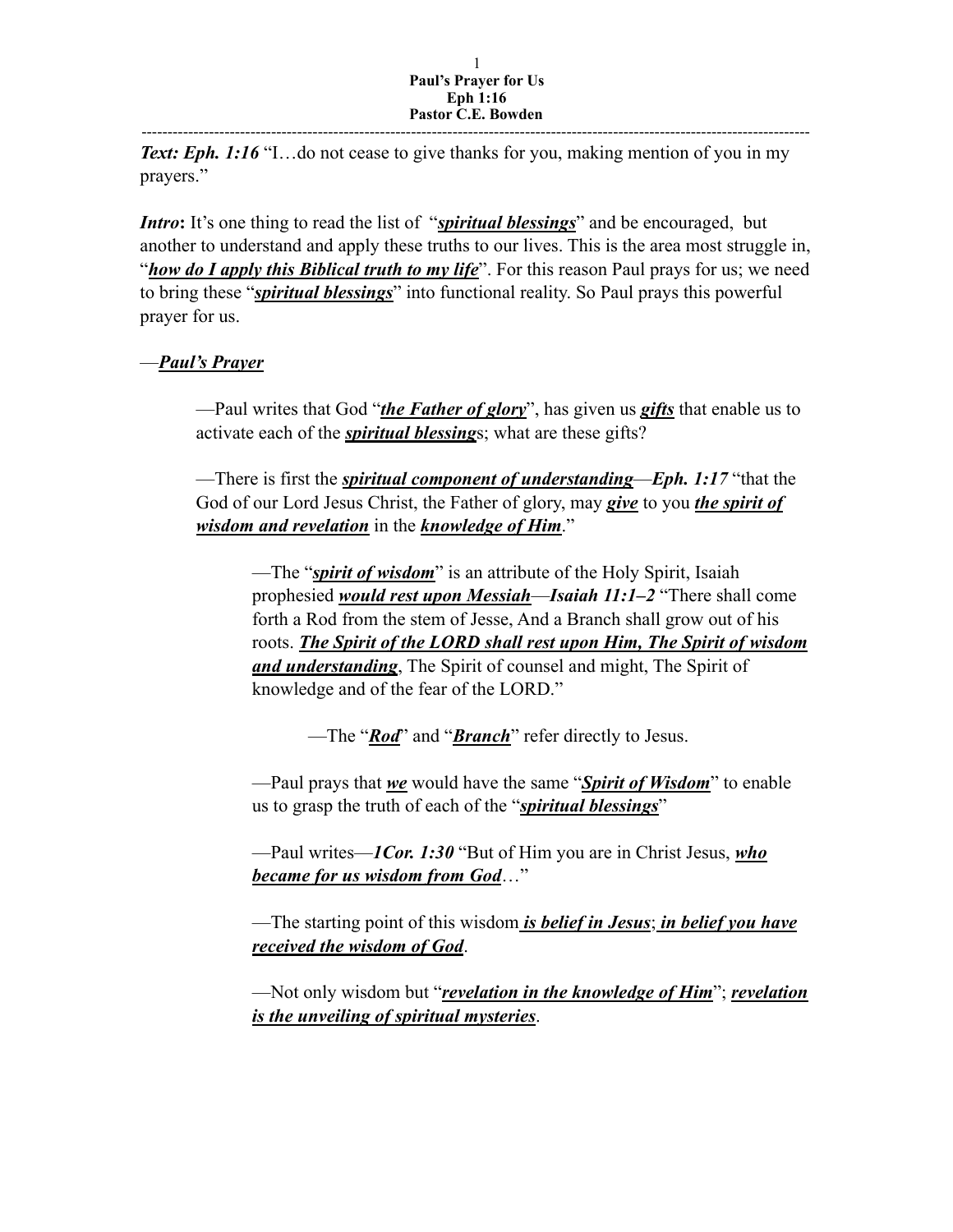--------------------------------------------------------------------------------------------------------------------------------- —The basis of *all revelation is Scripture*, revelation does not mean things outside of Biblical truth—*revelation is understanding of the Bible as written text*.

> —*1Cor. 2:14 "*But the natural man does not receive the things of the Spirit of God, for they are foolishness to him; nor can he know them, because *they are spiritually discerned*. And then *1Cor. 2:16* "*But we have the mind of Christ*."

> —Spiritual blessings can only be spiritually discerned; when you believe on Jesus *you are also given the Holy Spirit*—*Rom. 8:14–17* "For as many as are led by the Spirit of God, these are sons of God. For you did not receive the spirit of bondage again to fear, but *you received the Spirit of adoption by whom we cry out, "Abba, Father.*" *The Spirit Himself bears witness with our spirit that we are children of God, and if children, then heirs—heirs of God and joint heirs with Christ,* if indeed we suffer with Him, that we may also be glorified together."

—The second of these gifts is *understanding the spiritual blessings in the physical mind*—*Eph. 1:18* "the *eyes of your understanding* being enlightened; that you may *know what is the hope of His calling*, what are the riches of the glory of His inheritance in the saints." (NKJV).

—The word "*understanding*" (KJV) or "*heart*" (NIV, ESV, RSV, NASB, NLT) means the area of "*thought, intellect, the center of reasoning, thinking, and deciding*".

—These spiritual blessings are not just theoretical, but are to be accepted in the physical realm of the mind— *you must be convinced each spiritual blessing is for you*!

—Paul's prayer is that *in your mind you can see or grasp the full application of these blessings.*

—He prays "*the eyes of your heart may be enlightened*" (NIV ).

—This means the hard heart of flesh is broken down and begins to melt in the supernatural Glory of God—the witness of this glory to the authenticity of the Scriptures is overwhelming.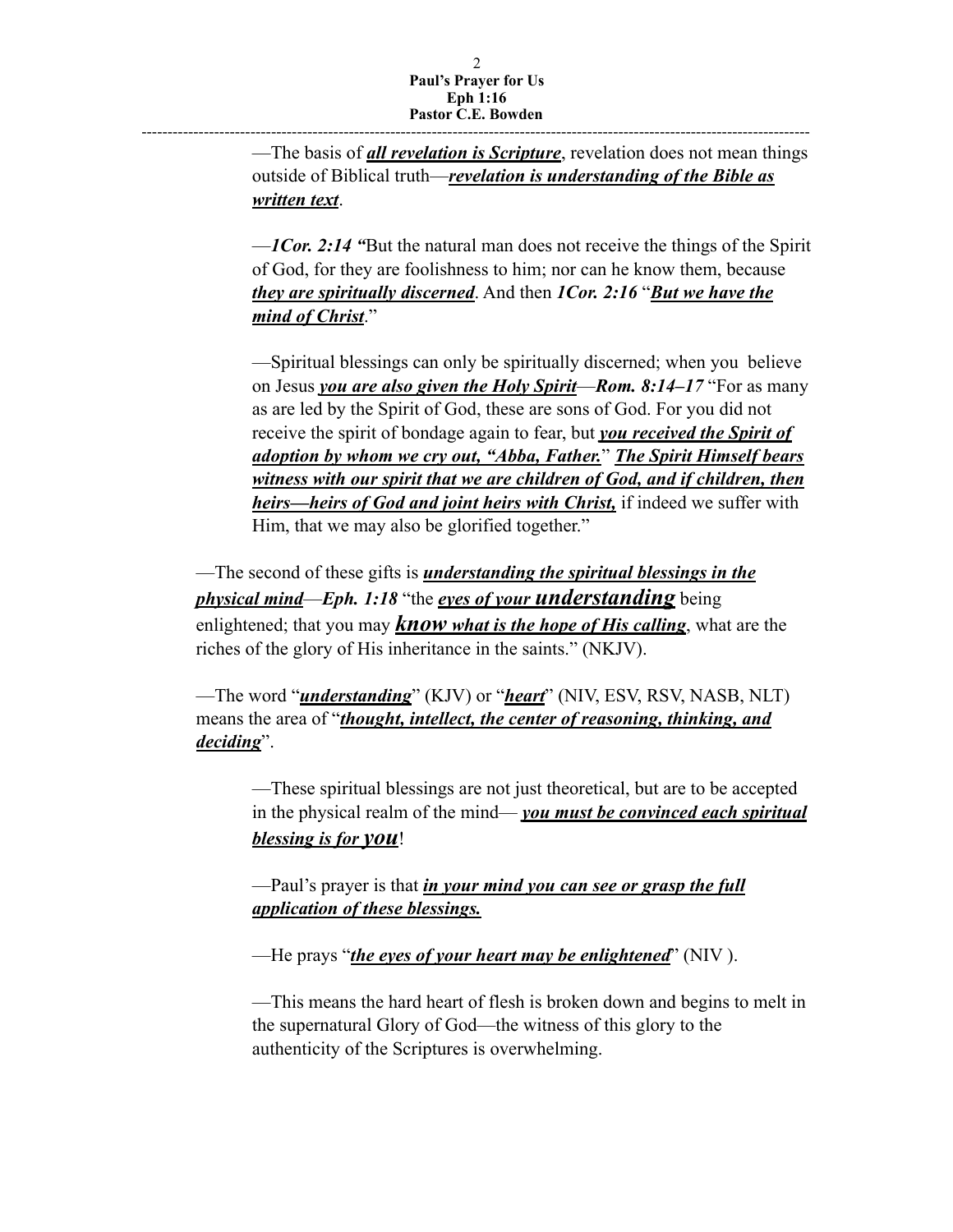---------------------------------------------------------------------------------------------------------------------------------

—Where we saw only foolishness before, we now see the all-satisfying beauty of God—God has done this — supernaturally.

—God's Spirit opens the eyes of our heart, and what was once boring, or absurd, or foolish, or mythical is now self-evidently real.

—Without the spiritual and cognitive understanding of each blessing we will experience frustration in living out the Christian life.

—Our hope is built on the promises which are ours in Christ.

—There is more power in God to *enable you to believe* then you will ever need— *Eph. 1:19–20* "and what is *the exceeding greatness of His power toward us who believe*, *according to the working of His mighty power which He worked in Christ when He raised Him from the dead and seated Him at His right hand in the heavenly places,*"

—Never understanding the spiritual blessings are for you is like having a 700 horsepower Ferrari, but never driving over 30 mph—there is unused potential.

—The power of God at work in you, is the very same power that "…*raised Him from the dead and seated Him at His right hand in the heavenly places*…" (*v. 20*)

—Paul continues in *Eph. 1:21* "*far above all* principality and power and might and dominion, and every name that is named, not only in this age but also in that which is to come."

—No power of this present realm can interfere with your relationship and blessing from God in Christ—again citing Paul—*Rom. 8:31–34* "What then shall we say to these things? *If God is for us, who can be against us*? He who did not spare His own Son, but delivered Him up for us all, how shall He not with Him also freely give us all things? *Who shall bring a charge against God's elect? It is God who justifies. Who is he who condemns*? It is Christ who died, and furthermore is also risen, who is even at the right hand of God, who also makes intercession for us."

—Again from Paul—*Rom. 8:38–39* "For I am persuaded that neither death nor life, nor angels nor principalities nor powers, nor things present nor things to come, nor height nor depth, nor any other created thing, shall be able to separate us from the love of God which is in Christ Jesus our Lord."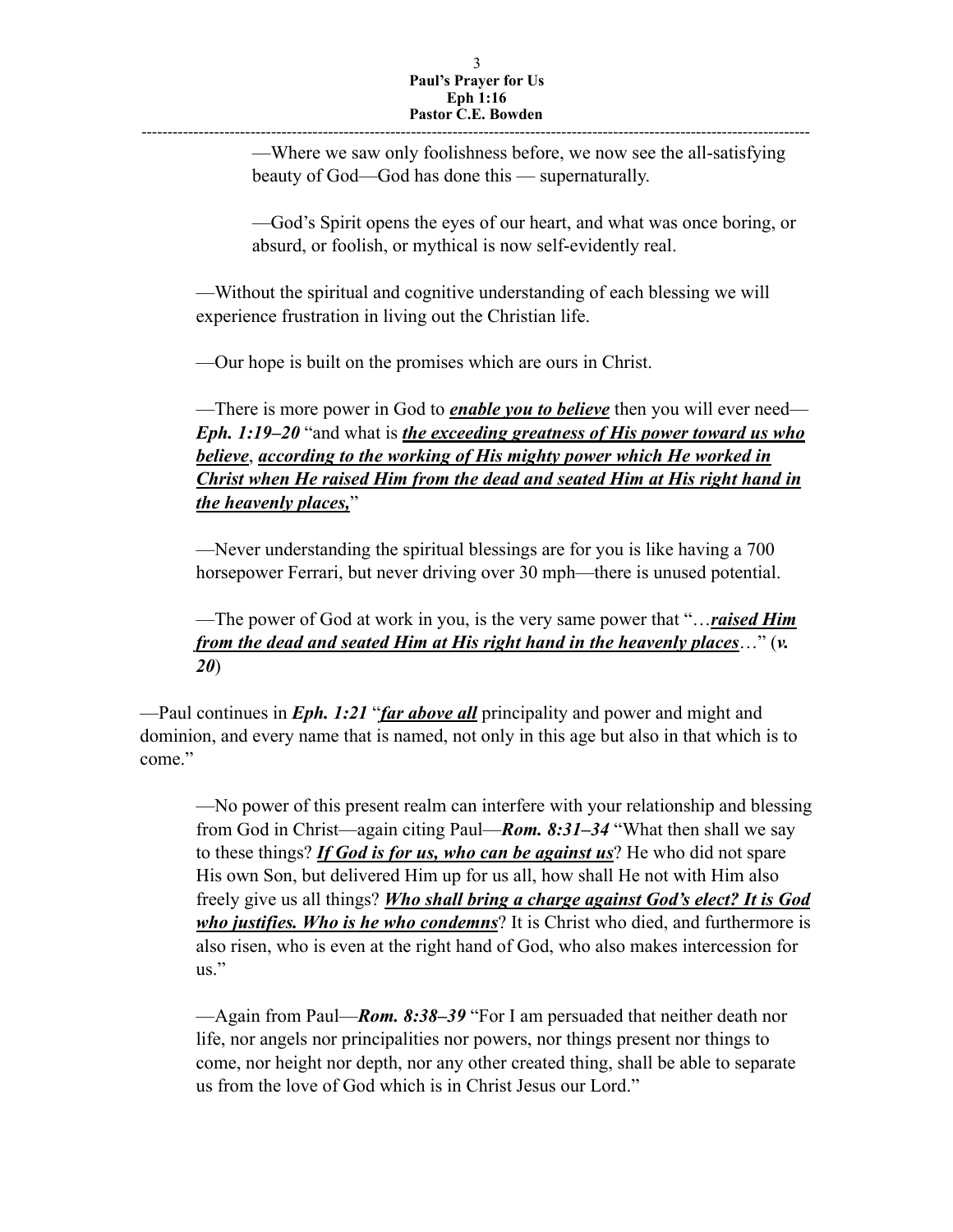---------------------------------------------------------------------------------------------------------------------------------

—*Not even the doctrines of men can separate you from all of these promises*!

—*What is our assurance of these promises*?

—*Eph. 1:22–23* "And He put all things under His feet, and *gave Him to be head over all things to the church, which is His body, the fullness of Him who fills all in all*."

—Paul quotes and applies *Psalm 8:6* to Jesus—"You have made him to have dominion over the works of Your hands; You have put all things under his feet."

—It is the thought of *Psalm 110:1* "The LORD said to my Lord, "Sit at My right hand, Till I make Your enemies Your footstool."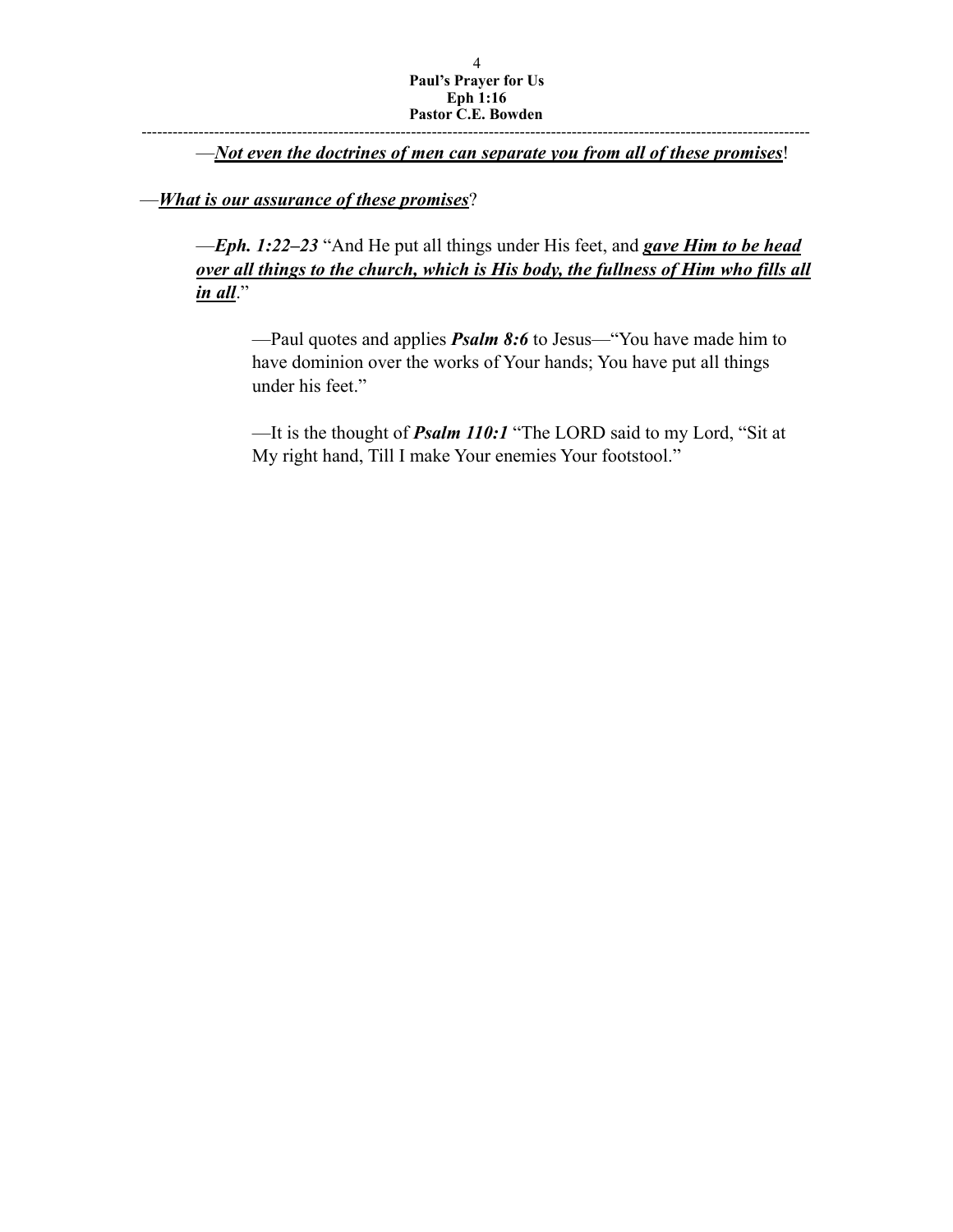$5$ <br>Paul's Prayer for Us<br>Eph 1:16<br>Posteu G E Posudan Pastor C.E. Bowden

. . . . . . . . . . . .